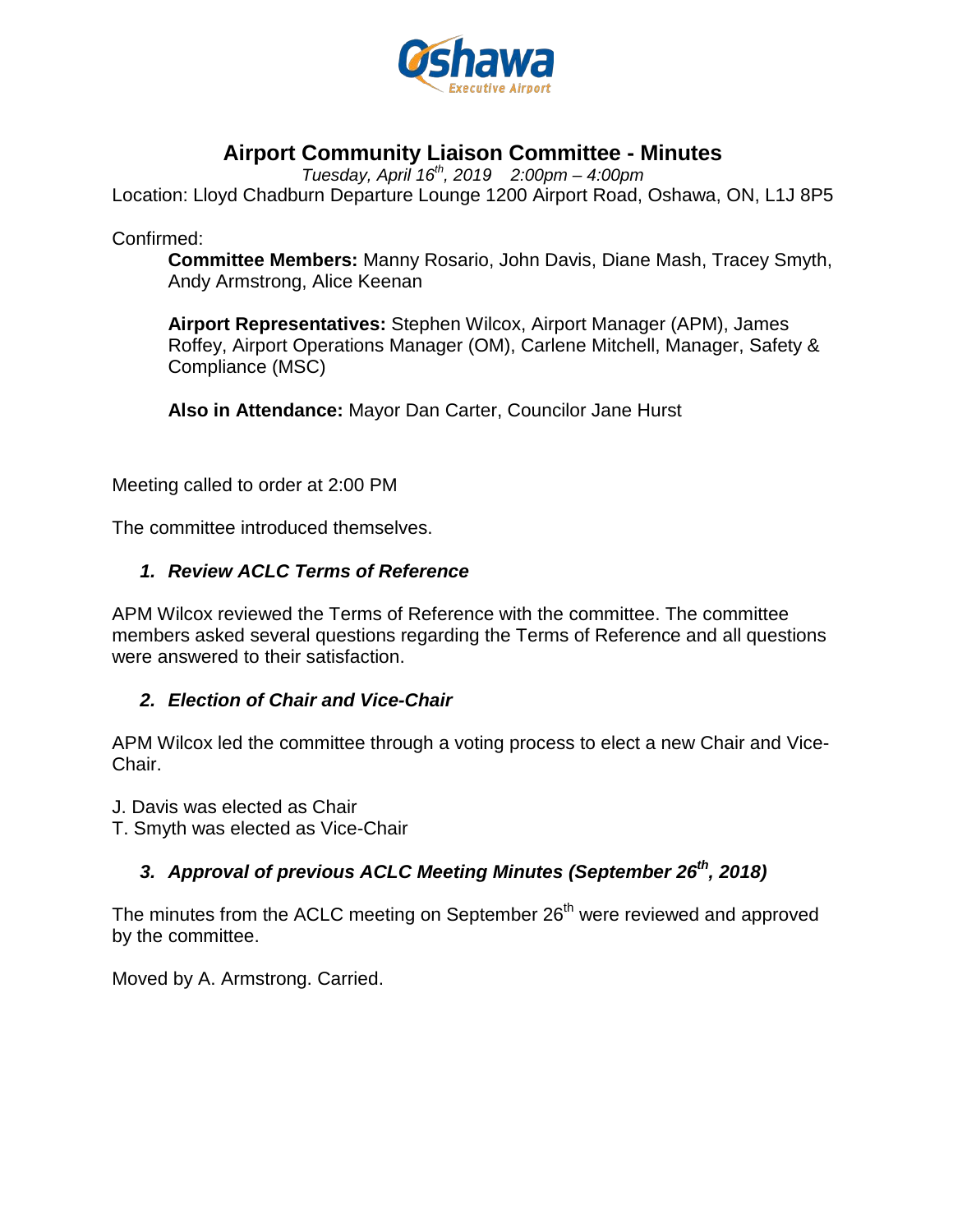

## *4. Airport Social Media and Upcoming events*

OM Roffey provided an overview of the Oshawa Airport Social Media Twitter account. He highlighted the social media capabilities and community outreach with the committee, including the following events:

- April 20<sup>th</sup>: Oshawa Airport Lions Club Easter Eggstravaganza
- April  $27^{th}$ : Girls Take Flight
- September 28<sup>th</sup>: Airport Open House in conjunction with Doors Open Oshawa

## *5. Airport Business Plan process update*

APM Wilcox provided an overview of the timeline for the process to update the Airport Business Plan.

APM Wilcox indicated that he hopes to be taking a report to the May  $27<sup>th</sup>$  Development Services Committee which will discuss process options and seek direction from Council on the preferred process.

The committee members asked several questions and the conversation included:

- information relating to the development of the previous business plans,
- historical aircraft movements and aircraft types,
- the positive and negative perspective on GDP; and,
- forecast flight school aircraft movements.

APM Wilcox also indicated that as part of the update to the airport business plan, a new air quality assessment would be undertaken, and the Noise and Traffic Management Plan would be updated.

#### *6. Noise complaint update*

#### *a. 2018 Oshawa Airport Movement Statistics*

APM Wilcox discussed the airport movements at the Oshawa Executive Airport. Statistics were provided and reviewed from January 2013 until January 2019. (See Attached.)

## *b. 2018 Noise Complaint Statistics*

APM Wilcox discussed the noise complaint statistics from January 2014 until December 2018. In 2018, there were 58 total noise complaints received from 46 individuals.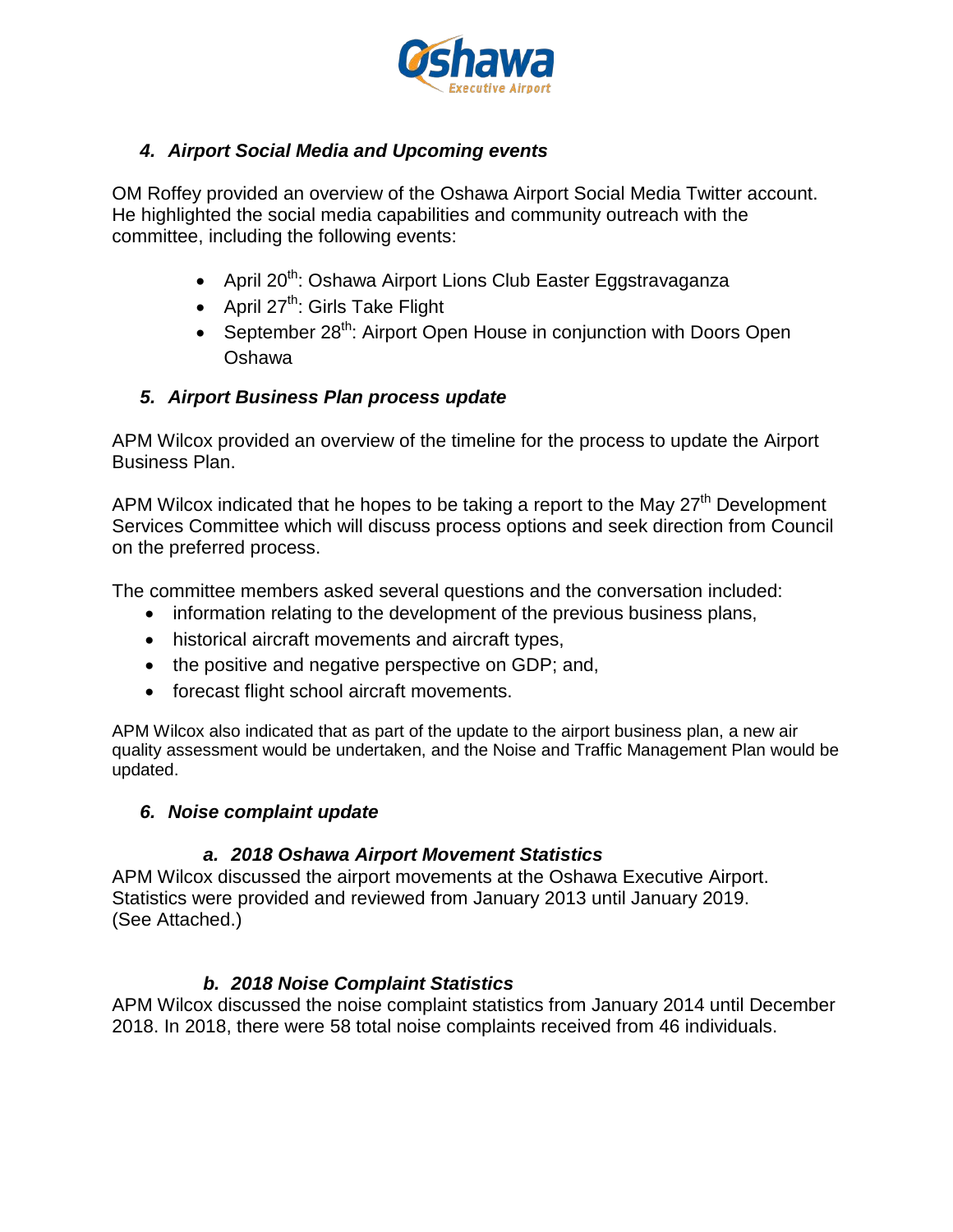

The committee members asked a number of questions and the conversation included:

- The fact that Transport Canada mandates that aircraft shall depart from the most into wind runway when the winds are 5 knots or greater and as such the weather/wind ultimately determines what runway must be used.
- Concerns over the growing flight school traffic notwithstanding the fact that the flight school traffic numbers are lower than forecast in the 2015-2019 Airport Business Plan.
- Potential methods to reduce the noise impact of flight schools, and the;
- Availability of a variety of aircraft movement data on the Stats Canada website.

As part of the conversation, APM Wilcox indicated that he had received an email from Councillor Marimpietri to share with the committee relating to comments Councillor Marimpietri had heard from the community.

Moved by A. Armstrong that the email from Councillor Marimpietri and the discussion of its contents be deferred until the next ACLC meeting so that Councillor Marimpietri can be present to address the concern over the conflict of interest.

Carried.

## *7. 2019 Meeting Schedule*

The committee agreed on the following meeting dates:

May  $14<sup>th</sup>$ , 2019 (2:00 PM – 4:00 PM) – Regular ACLC meeting at the Airport Departure Lounge

June  $19<sup>th</sup>$ , 2019 (2:00 PM – 4:00 PM) – Regular ACLC meeting at the Airport Departure Lounge

Further ACLC meeting dates for the remainder of the year will be circulated amongst all committee members to agree upon the remainder of the meeting dates.

September  $28<sup>th</sup>$ , 2019 – Airport Open House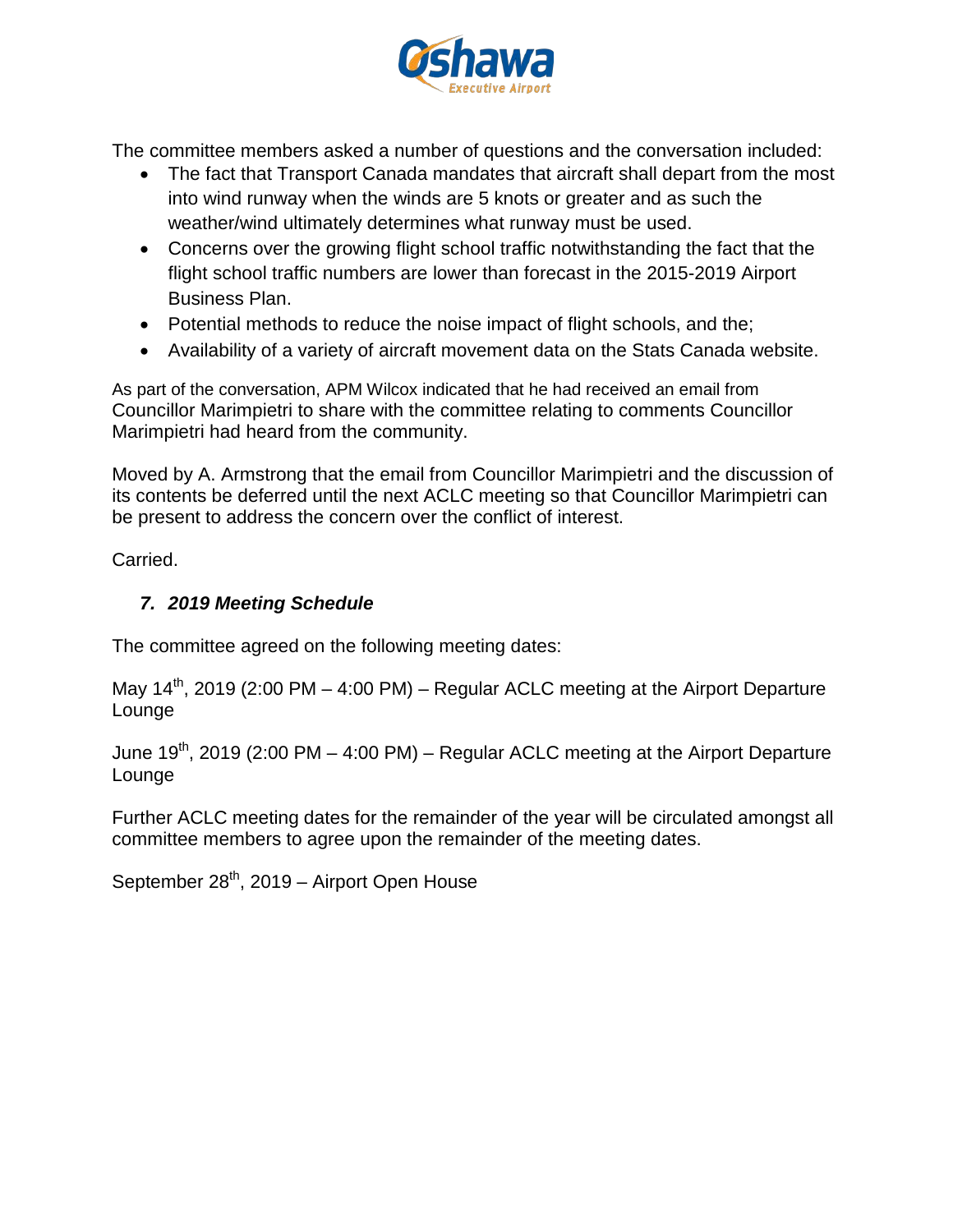

### *8. Flight School response/presentation requested as per the September 26th ACLC meeting*

J. Davis and M. Rosario provided a response regarding the comments made at the June 13<sup>th</sup> Town Hall meeting.

Highlights of the response from Canadian Flight Academy (CFA) are as follows:

- 1. CFA voluntarily complies with the Oshawa Executive Airport noise abatement policies.
- 2. CFA has invested over \$2 million on advanced simulator Flight Training Devices (FTD).
- 3. CFA has invested over \$100,000 in the development of an integrated commercial pilots licence (CPL) and
	- a. CFA is the first privately-owned flight school in Canada to be approved to offer the integrated ATPL program,
	- b. The integrated program would be taught in conjunction with the advanced FTD's and would provide the ability to greatly reduce the aircraft noise impact on the community and greatly reduce the circuits required per student,
		- i. The normal (modular) program generates 900-1200 movements throughout the course of training per student,
		- ii. The integrated program would generate approximately 300 movements throughout the course of training per student.
- 4. CFA is currently doing modular training with their students. They are moving toward a 100% integrated course platform to be in place for the fall of 2019.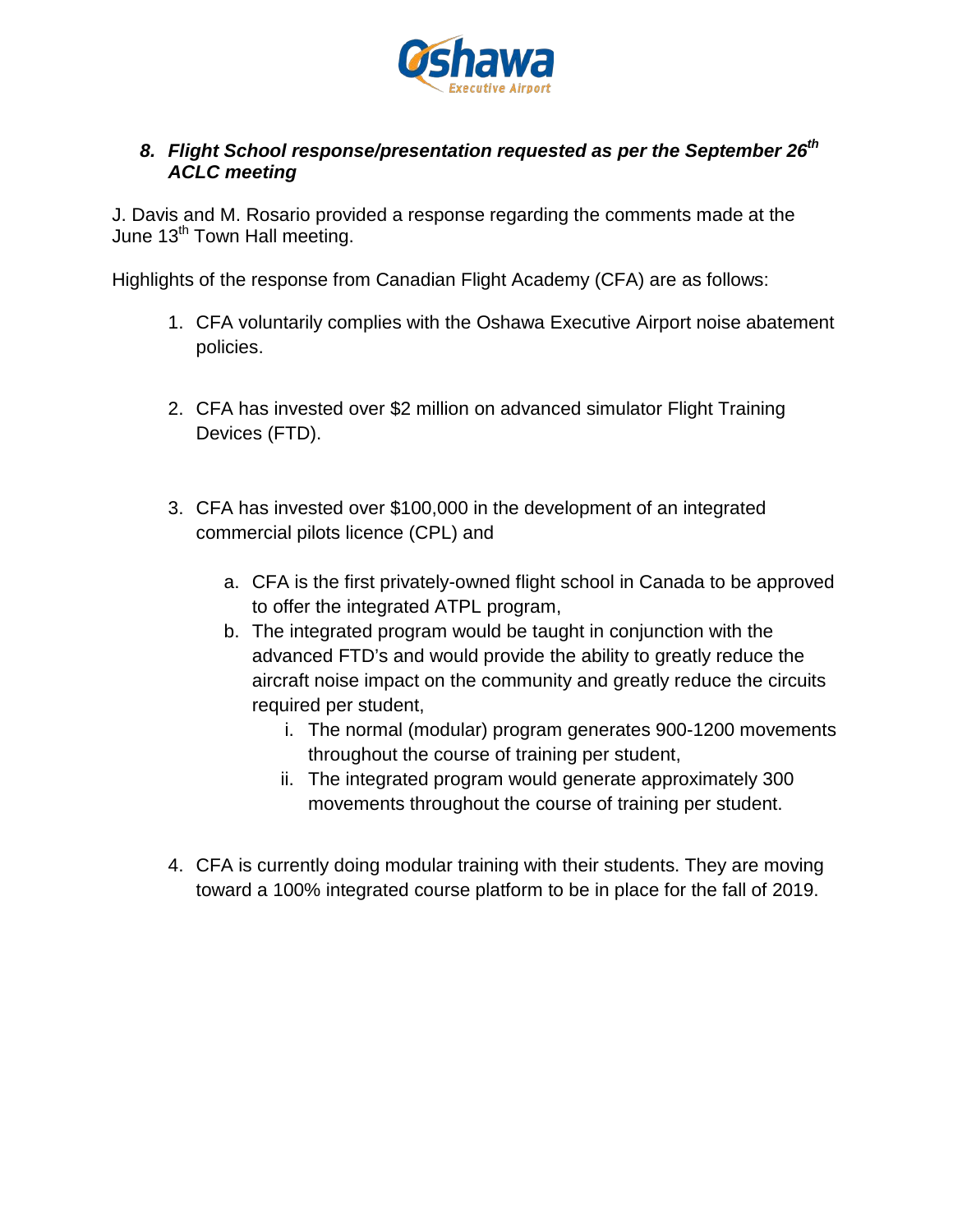

Highlights of the response from Durham Flight Centre (DFC) are as follows:

- 1. DFC voluntarily complies with the Oshawa Executive Airport noise abatement policies.
- 2. DFC has invested in \$250,000 into its first advanced simulator Flight Training Device (FTD).
- 3. DFC is focused on the working student group to help them get their commercial pilot's licence.
- 4. DFC is currently experimenting with noise reducing exhaust and propellers
	- a. Implementing the noise reducing equipment for the exhaust alone would mean a \$12,000 investment per aircraft.
- 5. DFC advised they had decided not to be host the Air Cadets in 2019 due to the impact in traffic volume and noise.
- 6. Whenever possible, DFC will complete their circuit training in Lindsay or other airports whenever possible.

## *9. Other Business*

No other business was discussed in this meeting.

## *10. Adjournment*

The meeting was adjourned at 5:17 PM.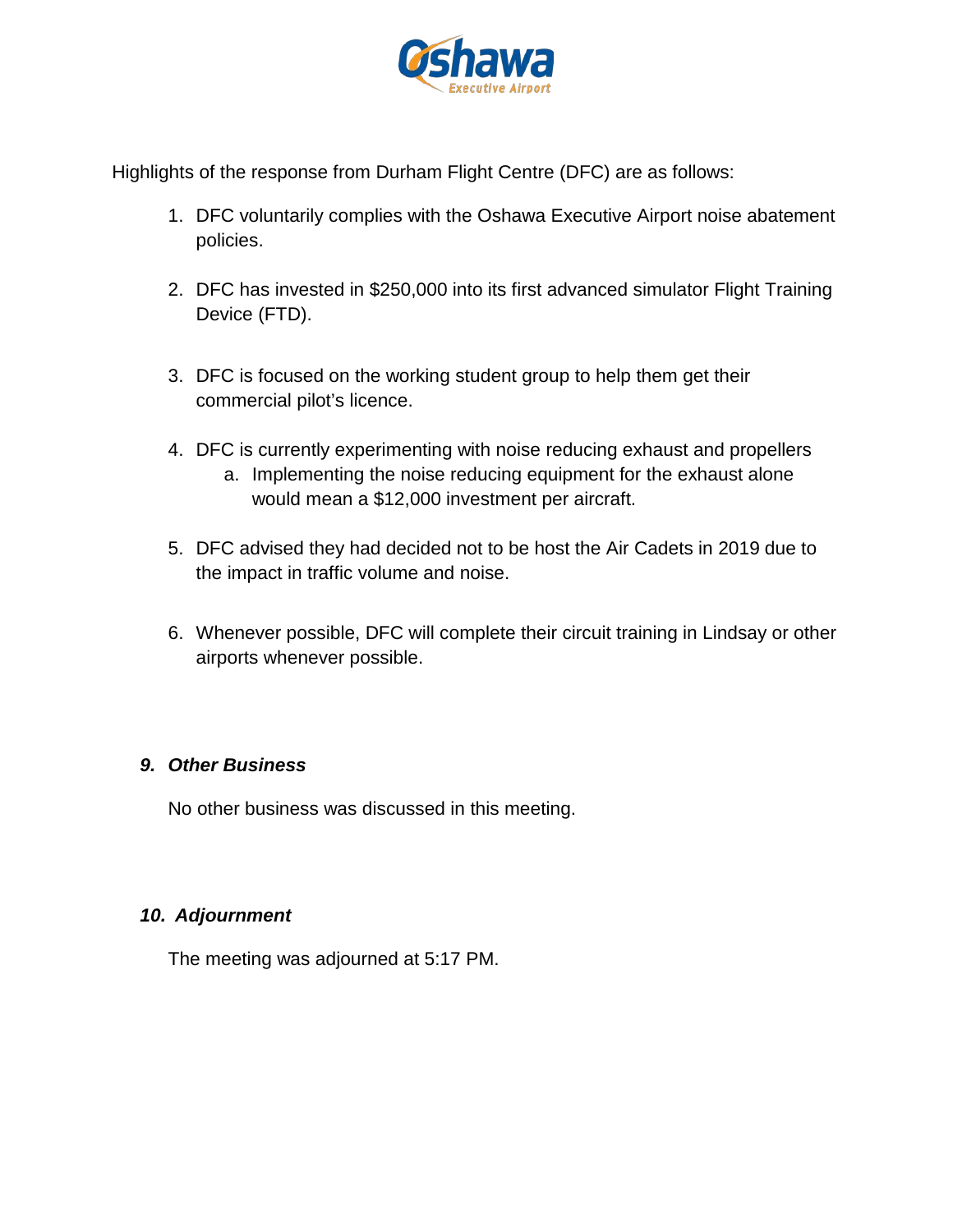|      |                      | <b>January</b> | February       | <b>March</b> | <b>April</b> | May          | June         | July         | <b>August</b> | <b>September</b> | October      | <b>November</b> | <b>December</b> | <b>Total</b> |
|------|----------------------|----------------|----------------|--------------|--------------|--------------|--------------|--------------|---------------|------------------|--------------|-----------------|-----------------|--------------|
| 2013 | <b>Itinerants</b>    | 1,852          | 1,242          | 2,678        | 2,561        | 2,786        | 2,704        | 4,353        | 3,546         | 3,350            | 2,786        | 2,217           | 1,080           | 31,155       |
|      | Local                | 1,212          | 824            | 1,938        | 2,330        | 2,162        | 1,924        | 2,692        | 1,826         | 2,010            | 1,994        | 1,376           | 804             | 21,092       |
|      | <b>Total</b>         | 3,064          | 2,066          | 4,616        | 4,891        | 4,948        | 4,628        | 7,045        | 5,372         | 5,360            | 4,780        | 3,593           | 1,884           | 52,247       |
|      | % change<br>13 to 12 | 4.9%           | $-42.3%$       | 7.4%         | 2.2%         | $-19.2%$     | $-22.6%$     | $-21.6%$     | $-13.2%$      | $-3.3%$          | 20.6%        | $-25.6%$        | $-26.9%$        | $-12.6%$     |
| 2014 | <b>Itinerants</b>    | 752            | 1,165          | 1,953        | 2,238        | 2,764        | 3,408        | 5,637        | 3,624         | 3,184            | 2,105        | 1,506           | 1,538           | 29,874       |
|      | Local                | 710            | 914            | 2,126        | 1,922        | 2,616        | 2,530        | 3,054        | 1,720         | 1,956            | 1,502        | 1,502           | 1,332           | 21,884       |
|      | <b>Total</b>         | 1,462          | 2,079          | 4,079        | 4,160        | 5,380        | 5,938        | 8,691        | 5,344         | 5,140            | 3,607        | 3,008           | 2,870           | 51,758       |
|      | % change<br>14 to 13 | $-52.3%$       | 0.6%           | $-11.6%$     | $-14.9%$     | 8.7%         | 28.3%        | 23.4%        | $-0.5%$       | $-4.1%$          | $-24.5%$     | $-16.3%$        | 52.3%           | $-0.9%$      |
| 2015 | <b>Itinerants</b>    | 1,548          | 1,335          | 2,297        | 2,987        | 3,341        | 3,663        | 5,835        | 3,716         | 2,971            | 2,649        | 2,805           | 1,541           | 34,688       |
|      | Local                | 1,478          | 1,204          | 1,966        | 2,120        | 2,144        | 2,326        | 3,748        | 2,088         | 1,452            | 1,552        | 1,797           | 716             | 22,591       |
|      | <b>Total</b>         | 3,026          | 2,539          | 4,263        | 5,107        | 5,485        | 5,989        | 9,583        | 5,804         | 4,423            | 4,201        | 4,602           | 2,257           | 57,279       |
|      | % change<br>15 to 14 | 107.0%         | 22.1%          | 4.5%         | 22.8%        | 2.0%         | 0.9%         | 10.3%        | 8.6%          | $-13.9%$         | 16.5%        | 53.0%           | $-21.4%$        | 10.7%        |
| 2016 | <b>Itinerants</b>    | 2,044          | 1,838          | 2,680        | 4,515        | 5,205        | 4,555        | 5,644        | 4,339         | 3,537            | 3,154        | 2,650           | 1,651           | 41,812       |
|      | Local                | 1,300          | 1,010          | 1,404        | 2,126        | 2,500        | 1,912        | 3,778        | 2,370         | 3,061            | 2,272        | 2,298           | 1,382           | 25,413       |
|      | <b>Total</b>         | 3,344          | 2,848          | 4,084        | 6,641        | 7,705        | 6,467        | 9,422        | 6,709         | 6,598            | 5,426        | 4,948           | 3,033           | 67,225       |
|      | % change<br>16 to 15 | 10.5%          | 12.2%          | $-4.2%$      | 30.0%        | 40.5%        | 8.0%         | $-1.7%$      | 15.6%         | 49.2%            | 29.2%        | 7.5%            | 34.4%           | 17.4%        |
| 2017 | <b>Itinerants</b>    | 1,740          | 2,259          | 2,600        | 3,829        | 4,373        | 4,707        | 7,682        | 6,414         | 645              | 1,895        | 2,957           | 1,543           | 40,644       |
|      | Local                | 1,372          | 1,576          | 1,890        | 2,646        | 2,946        | 2,534        | 5,962        | 4,706         | 292              | 1,946        | 2,868           | 1,308           | 30,046       |
|      | Total                | 3,112          | 3,835          | 4,490        | 6,475        | 7,319        | 7,241        | 13,644       | 11,120        | 937              | 3,841        | 5,825           | 2,851           | 70,690       |
|      | % change<br>17 to 16 | $-6.9%$        | 34.7%          | 9.9%         | $-2.5%$      | $-5.0%$      | 12.0%        | 44.8%        | 65.7%         | $-85.8%$         | $-29.2%$     | 17.7%           | $-6.0%$         | 5.2%         |
| 2018 | <b>Itinerants</b>    | 1,565          | 2,020          | 3,176        | 3,444        | 5,925        | 5,460        | 5,955        | 4,608         | 4,356            | 3,412        | 2,669           | 2,985           | 45,575       |
|      | Local                | 1,442          | 1,656          | 2,092        | 2,496        | 4,370        | 3,476        | 3,782        | 3,418         | 3,074            | 2,466        | 2,298           | 2,218           | 32,788       |
|      | <b>Total</b>         | 3,007          | 3,676          | 5,268        | 5,940        | 10,295       | 8,936        | 9,737        | 8,026         | 7,430            | 5,878        | 4,967           | 5,203           | 78,363       |
|      | % change<br>18 to 17 | $-3.4%$        | $-4.1%$        | 17.3%        | $-8.3%$      | 40.7%        | 23.4%        | $-28.6%$     | $-27.8%$      | 693.0%           | 53.0%        | $-14.7%$        | 82.5%           | 10.9%        |
| 2019 | <b>Itinerants</b>    | 1,974          |                |              |              |              |              |              |               |                  |              |                 |                 | 1,974        |
|      | Local                | 1,414          |                |              |              |              |              |              |               |                  |              |                 |                 | 1,414        |
|      | <b>Total</b>         | 3,388          | $\overline{0}$ | $\mathbf 0$  | $\mathbf{0}$ | $\mathbf{0}$ | $\mathbf{0}$ | $\mathbf{0}$ | $\mathbf{0}$  | $\mathbf{0}$     | $\mathbf{0}$ | $\mathbf{0}$    | $\Omega$        | 3,388        |
|      | % change<br>18 to 17 | 12.7%          | $-100.0%$      | $-100.0%$    | $-100.0%$    | $-100.0%$    | $-100.0%$    | $-100.0%$    | $-100.0%$     | $-100.0%$        | $-100.0%$    | $-100.0%$       | $-100.0%$       | $-95.7%$     |

**OSHAWA**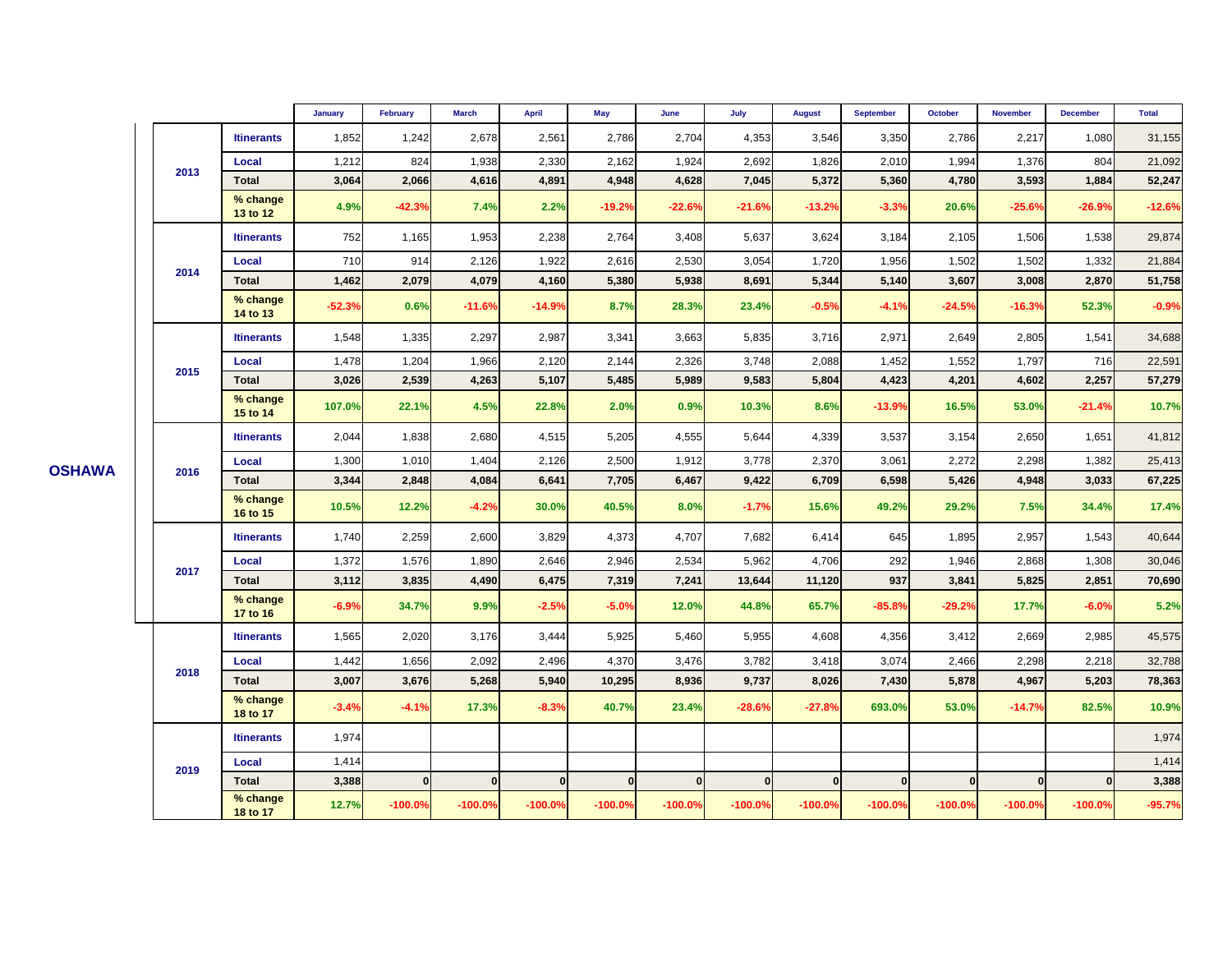# **CYOO Aircraft Movements (2018)**